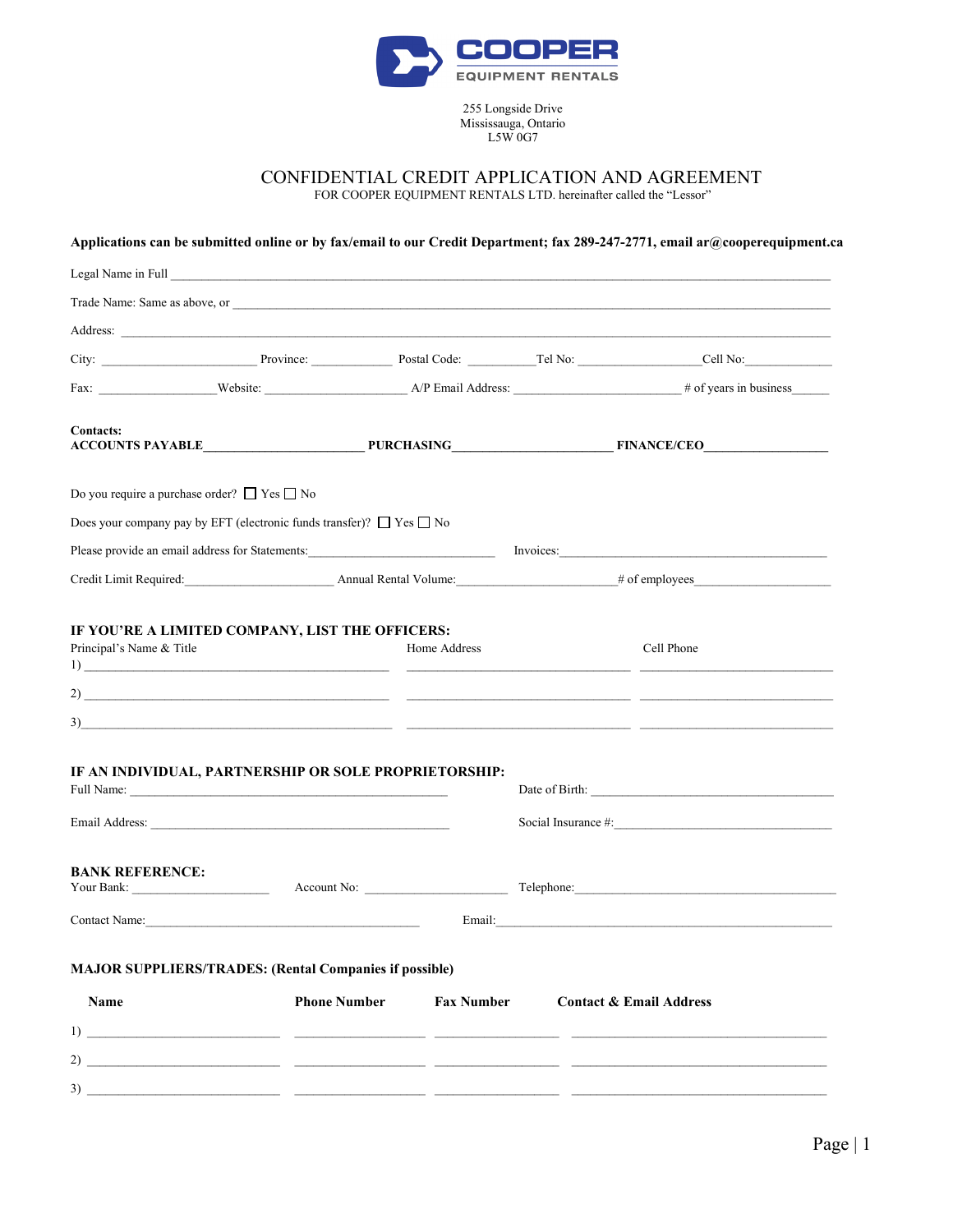## **INSURANCE REQUIREMENTS**

#### **Please provide an insurance certificate to meet the following requirements.**

- 1. Insured: the name, address, policy number and expiry date.
- 2. General Liability: minimum of \$ 1,000,000.00 per occurrence for bodily injury and property damage<br>3. Rental Equipment Coverage: replacement value of the rented equipment without deduction for deprec
- 3. Rental Equipment Coverage: replacement value of the rented equipment without deduction for depreciation and acceptable to Cooper Equipment Rentals.
- 4. Additional information: Cooper Equipment Rentals Ltd. to be added as "Additional Insured" under the general liability policy and "Loss Payee" for material loss under the equipment coverage policy.
- 5. Notice of cancellation: Cooper Equipment Rentals Ltd. to be notified 30 days prior to the cancellation of all such insurance coverage above.

| Insurance Company | Policy No:          |
|-------------------|---------------------|
| Name of Insured:  | <b>Expiry Date:</b> |
| Agent's Name:     | Agent's Phone No:   |
| Email Address:    |                     |

# **COOPER PROTECTION PLAN (CPP)**

Cooper Equipment Rentals offers a comprehensive loss and damage coverage through the Cooper Protection Plan. Applicant acknowledges having read and understood the coverage and conditions of the Cooper Protection Plan outlined in the file submitted with this application and has decided as follows:

■ **Yes, we wish to be covered by CPP** No, we do not wish to be covered by CPP

#### **THE UNDERSIGNED:**

**a. Acknowledges and agrees having read, understood and accepted the terms and conditions of this Credit Application at the bottom of the document, and also the General Terms and Conditions stipulated in all other documents including but not limited to invoices, rental contracts, purchase agreements and also those stipulated in the Cooper Protection Plan.**

**b. Agrees to abide by the terms and conditions set out in this application for credit and has the authority to bind the Applicant.**

**c. Hereby represents that he or she is fully authorized to submit the application for credit or account on behalf of the Applicant.**

| (Please Print)                                                            |
|---------------------------------------------------------------------------|
|                                                                           |
| Name:<br><u> 1980 - Jan James James Barnett, fransk politik (d. 1980)</u> |
| Credit Application must be signed in order for it to be processed         |
|                                                                           |
| Title:                                                                    |
| Date:                                                                     |

### **TERMS AND CONDITIONS**

THE UNDERSIGNED, MANDATED AND FULLY AUTHORIZED BY APPLICANT AGREES, CONSENTS AND UNDERSTANDS :

1. Terms are Net 30 days, except for equipment sales which are Cash On Delivery or as stated otherwise on the sales invoice or sales contract.

2. Service Charges at the rate of Two percent (2%) per month or Twenty four percent (24%) per annum, as set out on Lessor's invoices will be applied to all past due Rentals and Purchases.

3. All NSF or returned cheques will be subject to a service charge equivalent to the fee charged by the Canadian Imperial Bank of Commerce for such event, plus a premium of twenty dollars (\$20.00).

4. Applicant to bear all cost incurred by Lessor in collecting any unpaid amounts including but not limited, to collection agencies and lawyers' fees.

5. The charge account privileges may be cancelled and withdrawn at any time, at the sole discretion of Lessor, without forfeiting any amount due, or pardoning any debt of the Applicant.

6. The Applicant will be held responsible and fully liable for losses and damages to the equipment while under its custody care and control, and the appraisal for any such loss or damages shall be based on the replacement cost of new equipment at time of loss or damage, with no deduction for depreciation.

7. That based on the Applicant's credit worthiness, as per the Lessor's own selection criteria, a personal or third-party guaranty may be required by Lessor to open a charge account as requested.

8. Domicile is elected in the judicial region of Peel in the province of Ontario where this document is deemed to have been signed.

IN ADDITION, THE UNDERSIGNED, MANDATED AND FULLY AUTHORIZED BY APPLICANT, CERTIFIES THAT:

The information contained herein is correct and authorizes and consents to the receipt and exchange of any credit information by the Lessor including the exchange of credit information concerning the Applicant with any credit reporting agency or any person or corporation with whom the Applicant has or proposes to have financial relations.

*For Office Use Only*

| <b>Date Reviewed</b> | .<br>Approval<br>redi | $\sim$<br>ப | <b>Remarks</b> | -Rep.<br>Sales |
|----------------------|-----------------------|-------------|----------------|----------------|
|                      |                       |             |                |                |